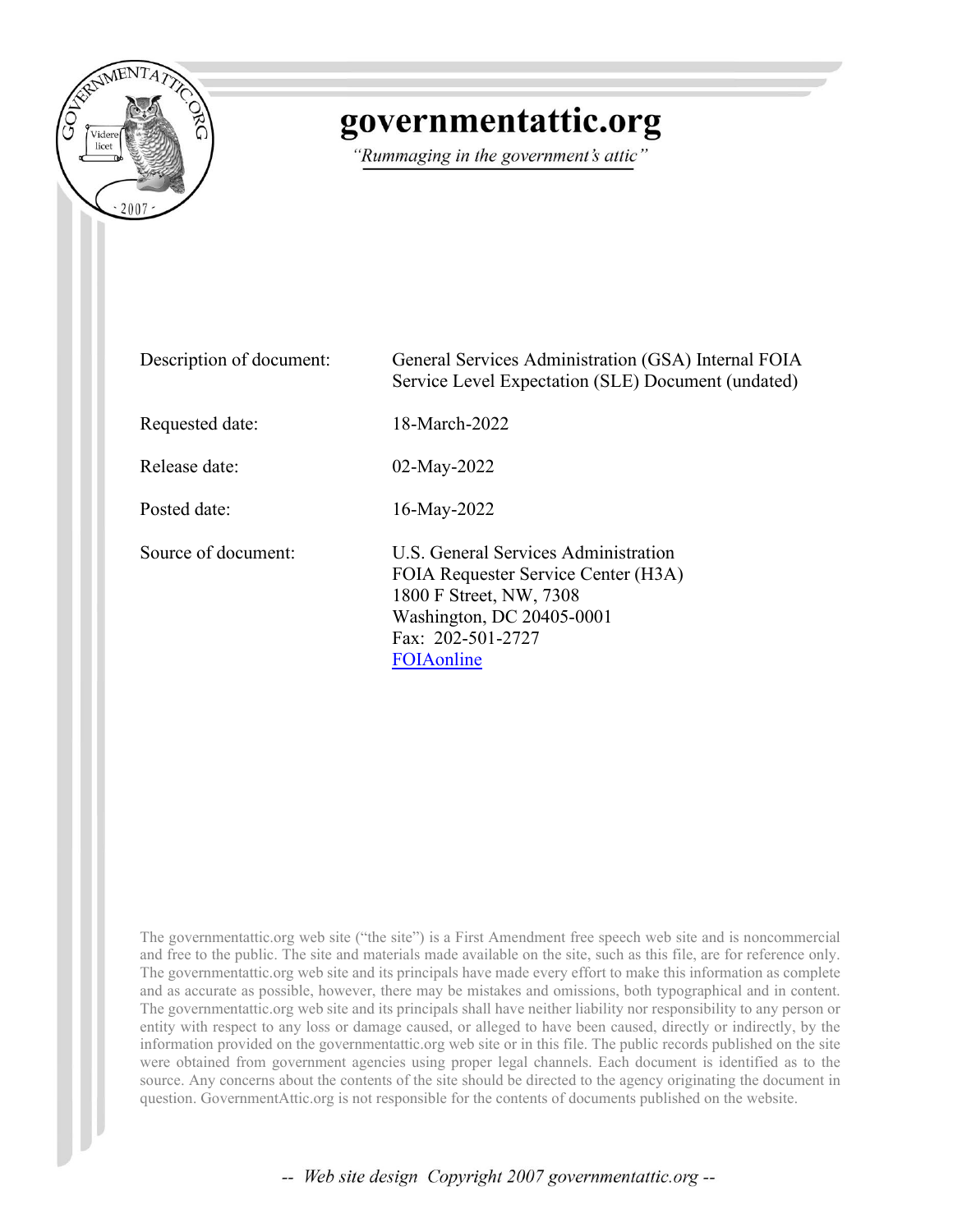

May 2, 2022

This letter is in response to your U.S. General Services Administration (GSA) Freedom of Information Act (FOIA) request number (GSA-2022-000762), submitted on March 18, 2022, in which you requested the following:

"A copy of the most recent internal GSA FOIA Service Level Expectation (SLE) document which covers the agreed responsibilities and required actions and services provided by agency FOIA SMEs and the GSA FOIA requester service center. If this is not a "current" document, then I request the most recent version, whether or not it is considered "current" or "obsolete". These records are located in the GSA FOIA Requester Service Center and the Office of the Chief FOIA Officer at GSA"

Enclosed please find the document(s) responsive to your request.

This completes our action on this FOIA request. Should you have any questions, please contact me at (202) 219-3078 or by email at travis.lewis@gsa.gov. You may also contact the GSA FOIA Public Liaison, Seth Greenfeld, at (202) 501-4560 or by email at seth.greenfeld@gsa.gov for any additional assistance and to discuss any aspect of your FOIA request.

Sincerely,

Travis Lewis

Travis Lewis FOIA Program Manager Office of the General Counsel General Services Administration

**Enclosure** 

U.S General Services Administration 1800 F. Street, NW Washington, DC 20405 Toll Free: (855)-675-3642 Fax: (202) 501-2727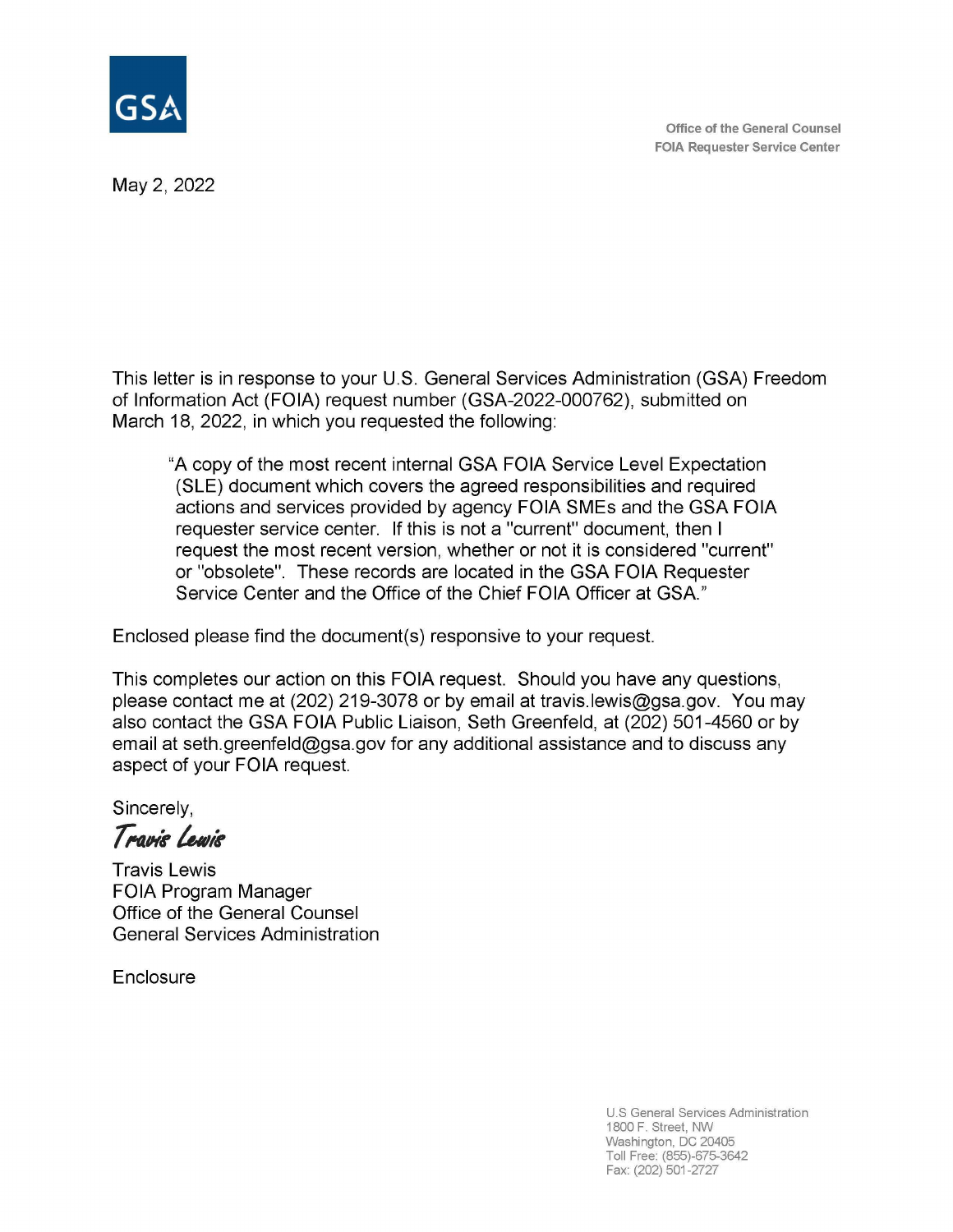## **Service Level Expectations from the Office of Administrative Services (OAS) FOIA Requester Service Center**

**OVERVIEW:** This Service Level Expectation (SLE) sets forth the duties and responsibilities of the Office of Administrative Services (OAS) FOIA Requester Service Center and Service and Staff Offices (SSO) in the processing, coordination and response of FOIA requests.

**BACKGROUND:** Under (5 U.S.C. § 552, As Amended By Public Law No. 110-175, 121 Stat. 2524, and Public Law No. 111-83, § 564, 123 Stat. 2142, 2184), The Freedom of Information Act (FOIA) is a United States federal law that grants the public access to information possessed by government agencies. Upon written request, U.S. government agencies are required to release information unless it falls under one of nine exemptions listed in the Act. All Executive Branch departments, agencies and offices, federal regulatory agencies and federal corporations are subject to the Freedom of Information Act. The FOIA does not apply to Congress, federal courts and parts of the Executive Office of the President that serve only to advise and assist the President.

**PURPOSE:** The purpose of the SLE is to explain the processes, procedures, duties, responsibilities and associated actions to effectively and efficiently execute FOIA requests between the OAS, FOIA Requester Service Center and its GSA counterparts within the statutory time limits set forth by the Department of Justice (DOJ).

**GENERAL COMMUNICATION PROTOCOL:** The FOIA Requester Service Center must be notified in advance of any communication with/to the requester.

#### **RESPONSIBILITIES:**

#### **OAS FOIA Requester Service Center:**

- Manage requests from the time the request is received until the time a response is provided to the requester.
- Determine whether the information resides within GSA or another Federal Government Agency.
- Send an acknowledgment letter to the requester informing them of this action.
- Determine whether a fee waiver or expedited process applies to the FOIA.
- Determine which business line is most likely responsible for the records being requested.
- Work with the SSO to determine a Subject Matter Expert (SME) to research, collect and review the information responsive to the request.
- Coordinate with the SSO POC and/or SME to determine the scope, timeframes, due dates, and fees involved with completing the request.
- Provide assigned SME the templates of the response letter, assurance letter, fee determination sheets, U.S. General Services Administration Credit Card Collection Claims and Billing Form (3602B form) etc. to ensure consistency and standardization.
- Monitor the request to ensure it is moving efficiently through the process and meets established timeframes and due dates. The timeframes and due dates to be carefully monitored are: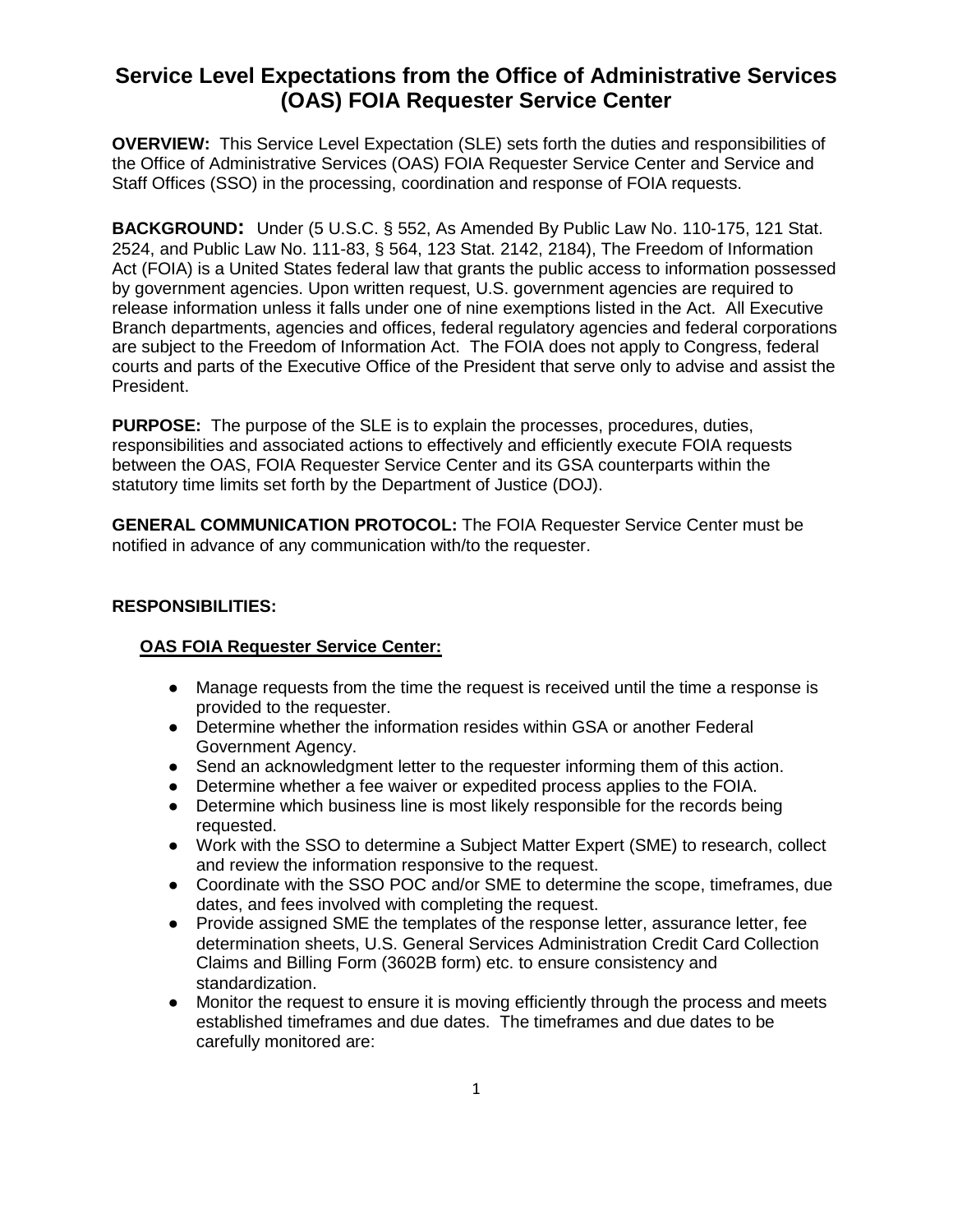- o **Original 20-Business Day Due Date:** The FOIA provides that the standard twenty-day time period begins on the date the request is first received by the appropriate SSO, but no later than ten days after the request is first received by any component within the agency that is designated by the agency's regulations to receive FOIA requests. The proposed response documents are due to the FOIA Requester Service Center three (3) business days prior to the FOIA due date.
- o **10-Business Day Extensions.** In **"unusual circumstances"**, an agency can extend the twenty-day time limit for processing a FOIA request if it tells the requester in writing why it needs the extension and when it will make a determination on the request. The FOIA defines "unusual circumstances "as (1) the need to search for and collect records from separate offices; (2) the need to examine a voluminous amount of records required by the request; and (3) the need to consult with another agency or agency business line". This statutory 10-day extension of time can only be granted **once.**
- o **Negotiated Extensions.** The SME will notify the FOIA Requester Service Center if they will need additional time (beyond the original 20-business day and 10-business day extension) to respond to the request [Insert days]. Once notified, the FOIA Requester Service Center will notify the requester via email to negotiate a new due date. In order to make the negotiated due date official, the requester must concur/approve in writing. So if additional time is needed after the ten day extension has been exhausted, the business line must contact the FOIA Requester Service Center. The FOIA Requester Service Center will in turn contact the requester to allow them the opportunity to modify their request or to arrange an alternative time frame with the requester for completion of the agency's processing. If a negotiated timeframe is arranged with the requester, that change must be obtained in writing. A copy of this change must be uploaded into the FOIAonline system, before the due date can be changed.
- Maintain communication with the requester regarding status updates, clarifications, due dates, extensions, fee waiver requests, expedited processing and approving and issuing of final fees.
- Review the proposed final package submitted by the SME to ensure all appropriate concurrences and signatures have occurred before final review, approval and release to the requester. In General, proper concurrences will typically include:
	- Appropriate Business Line Supervisors;
	- Division Director;
	- Office Director;
	- Office of General Counsel (OGC) (Program/Regional Attorney);
	- Regional Commissioner and/or Regional Administrator (if applicable)
	- Heads of Service or Staff Office (if applicable);
- Review the responsive documents to make sure all redactions are properly noted in the proposed response letter.
- Review the proposed response letter to ensure proper format, free from grammatical errors; it explains what is being released and what is being withheld and why specific information is being withheld, the appeal paragraph is included if information is being withheld and the SME's contact information.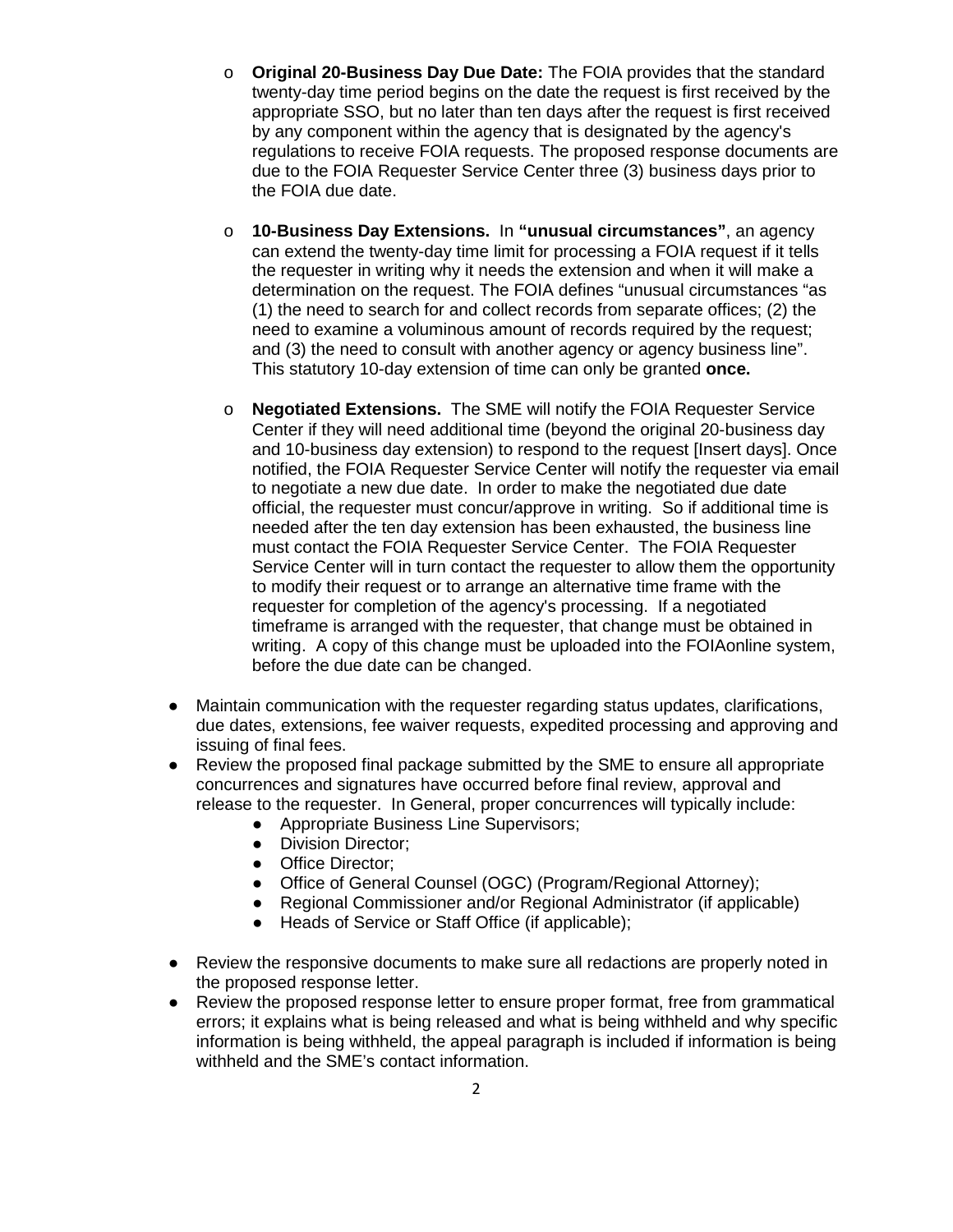- Release the material to the requester via FOIA Online email or United States Postal Service.
- Maintain a complete record of all activities, correspondence, emails, draft and final responsive documents, etc. in the FOIA Online system.

#### **Service and Staff Offices:**

- Provide the most recent organizational chart, with names, of their structure to the GSA FOIA Requester Service Center. The purpose of providing the organizational chart is to ensure that both parties know the latest structure of the Business Line or Program Office in order to effectively disseminate FOIA information.
- Notify and send directly to the FOIA Requester Service Center any FOIA request that comes directly to their business line or regional office within two (2) business days.
- Within five (5) business days of receiving the FOIA request from the FOIA Requester Service Center, notify the FOIA Requester Service Center of the following (if necessary):
	- o Any necessary FOIA request clarifications
	- o If an Extension/Negotiated Due Dates is necessary
	- o Any FOIA Fees associated with the FOIA
- Using the GSA FOIA Requester Service Center provided templates and worksheets, prepare and forward the fee package (fee assurance letter, fee determination sheet and 3602B form) to the FOIA Requester Service Center. The FOIA Requester Service Center will assist SMEs throughout this process as it is necessary.
- Have the Subject Matter Expert (SME) locate and gather all GSA records and documents that are responsive to the FOIA requester's FOIA request.
- Review and redact all documents responsive to the request. Redacted elements of the responsive documents will include the appropriate exemption highlighted. Upload a copy of the original and redacted documents into the FOIAonline system.
- Obtain the concurrence of the Office of the General Counsel (OGC) staff assigned to your organization on all proposed redactions.
- Strive to meet all established timeframes and due dates established by the FOIA Requester Service Center. Key timeframes and due dates are:
	- o **Original 20-Business Day Due Date** (This is the original date received in the GSA FOIA Office). The proposed response documents are due to the FOIA Requester Service Center three (3) business days prior to the FOIA due date.
	- o **10-Business Day Extensions.** The FOIA allows that under unusual circumstances, a FOIA can extend the twenty-day time limit and **one ten (10) business days** extension can be granted for the following justifiable reasons: (1) the need to search for and collect records from separate offices; (2) the need to examine a voluminous amount of records required by the request; and (3) the need to consult with another agency or agency business line). This statutory 10-day extension of time can only be granted once. The proposed fee assurance letter, fee determination sheet and credit card form (GSA From 3602B) must be submitted to the FOIA Requester Service Center within six (6) business days of receiving the request.
	- o **Negotiated Extensions.** The SME will notify the FOIA Requester Service Center if they will need additional time (beyond the original 20-business day